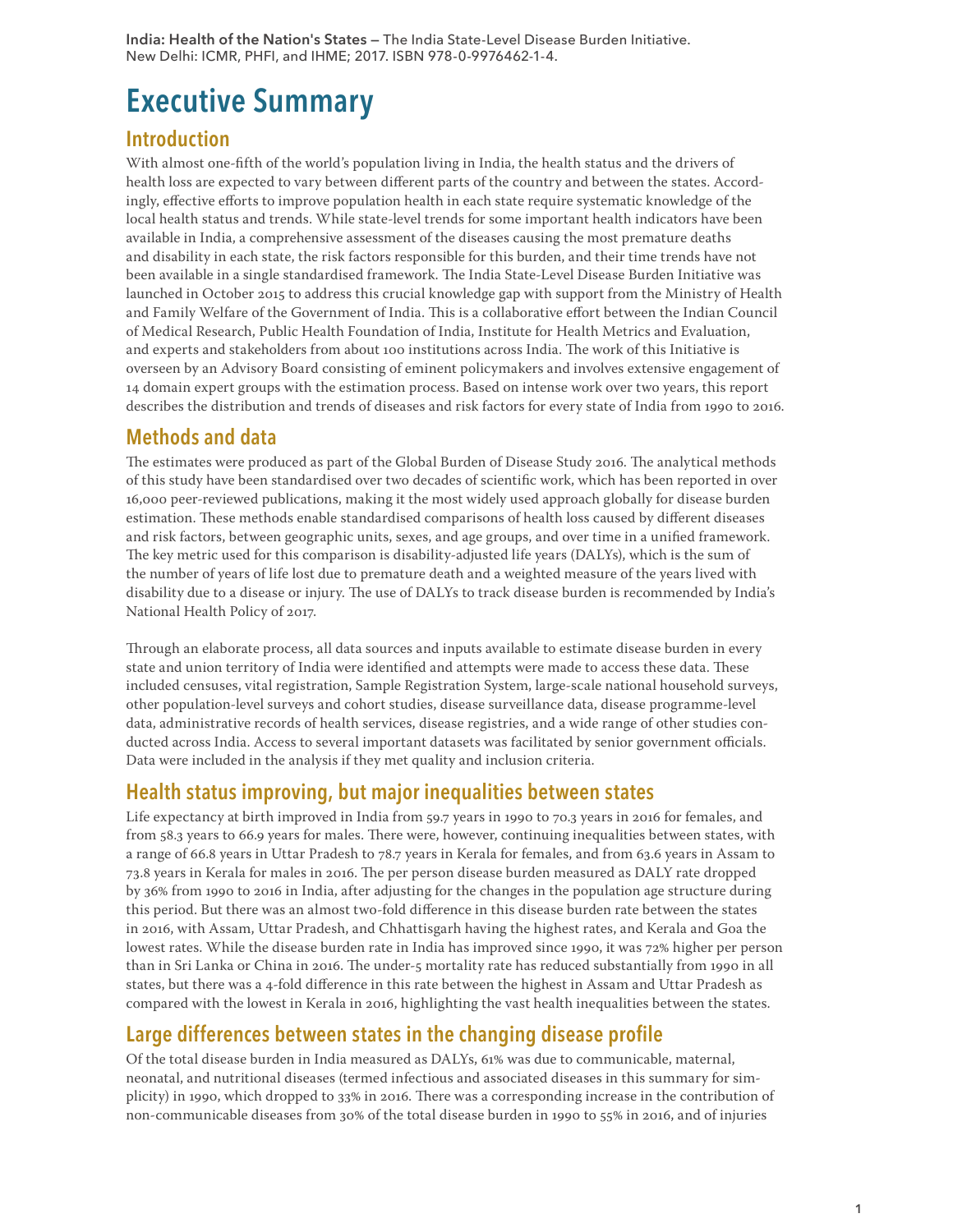from 9% to 12%. Infectious and associated diseases made up the majority of disease burden in most of the states in 1990, but this was less than half in all states in 2016. However, the year when infectious and associated diseases transitioned to less than half of the total disease burden ranged from 1986 to 2010 for the various state groups in different stages of this transition. The wide variations between the states in this epidemiological transition are reflected in the range of the contribution of major disease groups to the total disease burden in 2016: 48% to 75% for non-communicable diseases, 14% to 43% for infectious and associated diseases, and 9% to 14% for injuries. Kerala, Goa, and Tamil Nadu have the largest dominance of non-communicable diseases and injuries over infectious and associated diseases, whereas this dominance is present but relatively the lowest in Bihar, Jharkhand, Uttar Pradesh, and Rajasthan.

#### Infectious and associated diseases reducing, but still high in many states

The burden of most infectious and associated diseases reduced in India from 1990 to 2016, but five of the ten individual leading causes of disease burden in India in 2016 still belonged to this group: diarrhoeal diseases, lower respiratory infections, iron-deficiency anaemia, preterm birth complications, and tuberculosis. The burden caused by these conditions generally continues to be much higher in the Empowered Action Group (EAG) and North-East state groups than in the other states, but there were notable variations between the states within these groups as well. The range of disease burden or DALY rate among the states of India was 9-fold for diarrhoeal disease, 7-fold for lower respiratory infections, and 9-fold for tuberculosis in 2016, highlighting the need for targeted efforts based on the specific trends in each state. The burden also differed between the sexes, with diarrhoeal disease, iron-deficiency anaemia, and lower respiratory infections higher among females, and tuberculosis higher among males. The proportion of total disease burden caused by infectious and associated diseases was highest among children, which contributed to the disproportionately higher overall disease burden suffered by the under-5 years age group. For India as whole, the disease burden or DALY rate for diarrhoeal diseases, iron-deficiency anaemia, and tuberculosis was 2.5 to 3.5 times higher than the average globally for other geographies at a similar level of development, indicating that this burden can be brought down substantially.

#### Rising burden of non-communicable diseases in all states

The contribution of most of the major non-communicable disease groups to the total disease burden has increased all over India since 1990, including cardiovascular diseases, diabetes, chronic respiratory diseases, mental health and neurological disorders, cancers, musculoskeletal disorders, and chronic kidney disease. Among the leading non-communicable diseases, the largest disease burden or DALY rate increase from 1990 to 2016 was observed for diabetes, at 80%, and ischaemic heart disease, at 34%. In 2016, three of the five leading individual causes of disease burden in India were non-communicable, with ischaemic heart disease and chronic obstructive pulmonary disease as the top two causes and stroke as the fifth leading cause. The range of disease burden or DALY rate among the states in 2016 was 9-fold for ischaemic heart disease, 4-fold for chronic obstructive pulmonary disease, and 6-fold for stroke, and 4-fold for diabetes across India. While ischaemic heart disease and diabetes generally had higher DALY rates in states that are at a more advanced epidemiological transition stage toward non-communicable diseases, the DALY rates of chronic obstructive pulmonary disease were generally higher in the EAG states that are at a relatively less advanced epidemiological transition stage. On the other hand, the DALY rates of stroke varied across the states without any consistent pattern in relation to the stage of epidemiological transition. This variety of trends of the different major non-communicable diseases indicates that policy and health system interventions to tackle their increasing burden have to be informed by the specific trends in each state.

## Increasing but variable burden of injuries among states

The contribution of injuries to the total disease burden has increased in most states since 1990. The highest proportion of disease burden due to injuries is in young adults. Road injuries and self-harm, which includes suicides and non-fatal outcomes of self-harm, are the leading contributors to the injury burden in India. The range of disease burden or DALY rate varied 3-fold for road injuries and 6-fold for self-harm among the states of India in 2016. There was no consistent relationship between the DALY rates of road injuries or self-harm versus the stage of epidemiological transition of the states. The burden due to road injuries was much higher in males than in females. The DALY rate for self-harm for India as a whole was 1.8 times higher than the average globally for other geographies at a similar level of development in 2016.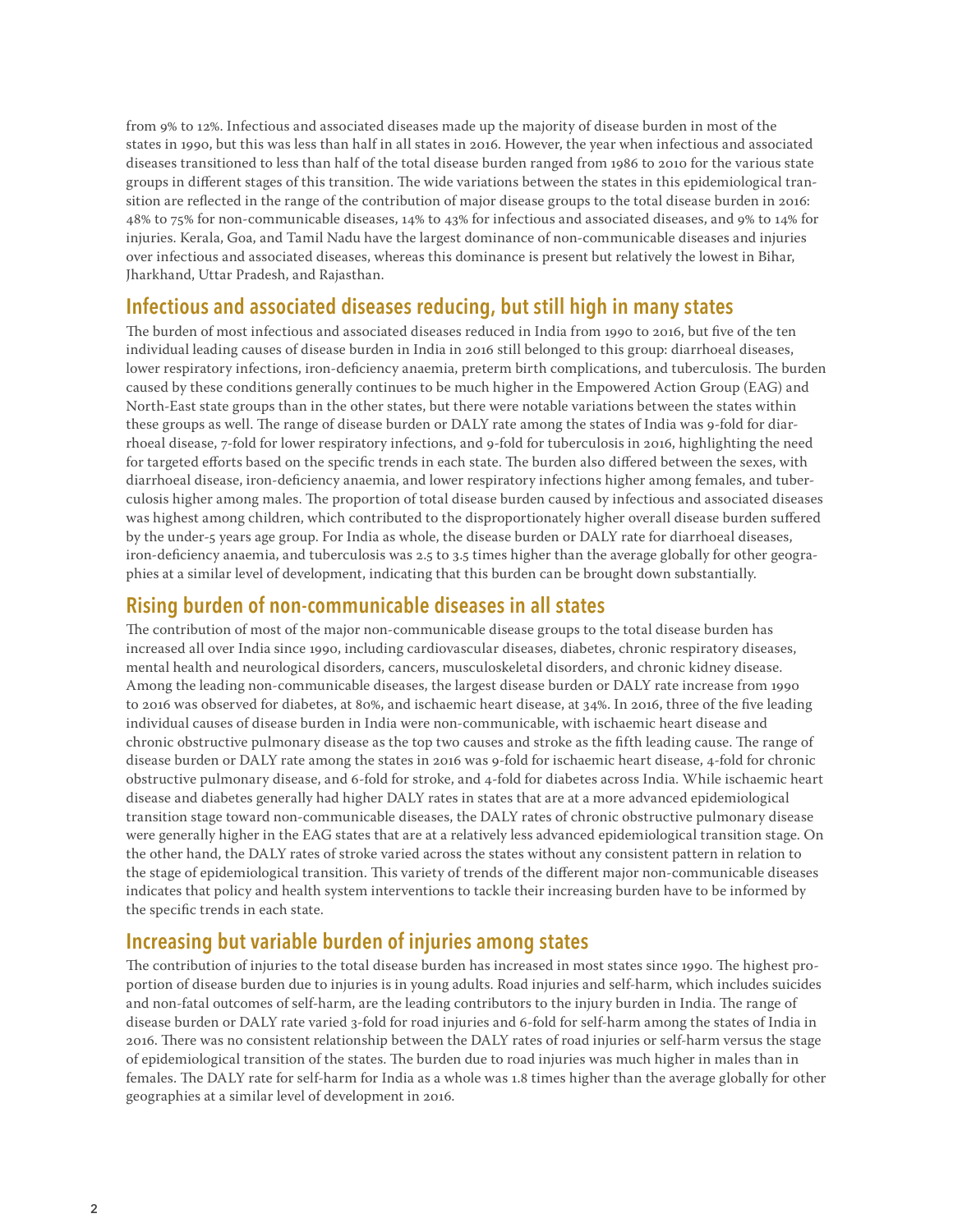# Unacceptably high risk of child and maternal malnutrition

While the disease burden due to child and maternal malnutrition has dropped in India substantially since 1990, this is still the single largest risk factor, responsible for 15% of the total disease burden in India in 2016. This burden is highest in the major EAG states and Assam, and is higher in females than in males. Child and maternal malnutrition contributes to disease burden mainly through increasing the risk of neonatal disorders, nutritional deficiencies, diarrhoeal diseases, lower respiratory infections, and other common infections. As a stark contrast, the disease burden due to child and maternal malnutrition in India was 12 times higher per person than in China in 2016. Kerala had the lowest burden due to this risk among the Indian states, but even this was 2.7 times higher per person than in China. This situation after decades of nutritional interventions in the country must be rectified as one of the highest priorities for health improvement in India.

## Unsafe water and sanitation improving, but not enough yet

Unsafe water and sanitation was the second leading risk responsible for disease burden in India in 1990, but dropped to the seventh leading risk in 2016, contributing 5% of the total disease burden, mainly through diarrhoeal diseases and other infections. The burden due to this risk is also highest in several EAG states and Assam, and higher in females than in males. The improvement in exposure to this risk from 1990 to 2016 was least in the EAG states, indicating that higher focus is needed in these states for more rapid improvements. Remarkably, the per person disease burden due to unsafe water and sanitation was 40 times higher in India than in China in 2016. The massive effort of the ongoing Swachh Bharat Abhiyan in India has the potential to improve this situation.

## Household air pollution improving, outdoor air pollution worsening

The contribution of air pollution to disease burden remained high in India between 1990 and 2016, with levels of exposure among the highest in the world. It causes burden through a mix of non-communicable and infectious diseases, mainly cardiovascular diseases, chronic respiratory diseases, and lower respiratory infections. The burden of household air pollution decreased during this period due to decreasing use of solid fuels for cooking, and that of outdoor air pollution increased due to a variety of pollutants from power production, industry, vehicles, construction, and waste burning. Household air pollution was responsible for 5% of the total disease burden in India in 2016, and outdoor air pollution for 6%. The burden due to household air pollution is highest in the EAG states, where its improvement since 1990 has also been the slowest. On the other hand, the burden due to outdoor air pollution is highest in a mix of northern states, including Haryana, Uttar Pradesh, Punjab, Rajasthan, Bihar, and West Bengal. Control of air pollution has to be ramped up through inter-sectoral collaborations based on the specific situation of each state.

## Rising risks for cardiovascular diseases and diabetes

Of the total disease burden in India in 1990, a tenth was caused by a group of risks including unhealthy diet, high blood pressure, high blood sugar, high cholesterol, and overweight, which mainly contribute to ischaemic heart disease, stroke, and diabetes. The contribution of this group of risks increased massively to a quarter of the total disease burden in India in 2016. The combination of these risks was highest in Punjab, Tamil Nadu, Kerala, Andhra Pradesh, and Maharashtra in 2016, but importantly, the contribution of these risks has increased in every state of the country since 1990. The other significant contributor to cardiovascular diseases and diabetes, as well as to cancers and some other diseases, is tobacco use, which was responsible for 6% of the total disease burden in India in 2016. All of these risks are generally higher in males than in females. The sweeping increase of the burden due to this combination of risks in every part of the country indicates emphatically that major efforts need to be put in place to control their impact in every state before the situation gets totally out of control.

## Importance of understanding the specific health situation of each state

Understanding the health and disease trends in groups of states at a similar level of development or epidemiological transition is an important intermediate step in teasing apart the heterogeneity of disease and risk factor epidemiology in India. However, effective action to improve health must finally be based on the specific health situation of each state. This point is elucidated by significant variations in the burden from leading diseases and risk factors in 2016 between the following pairs of states that have physical proximity and are at similar levels of development and epidemiological transition.